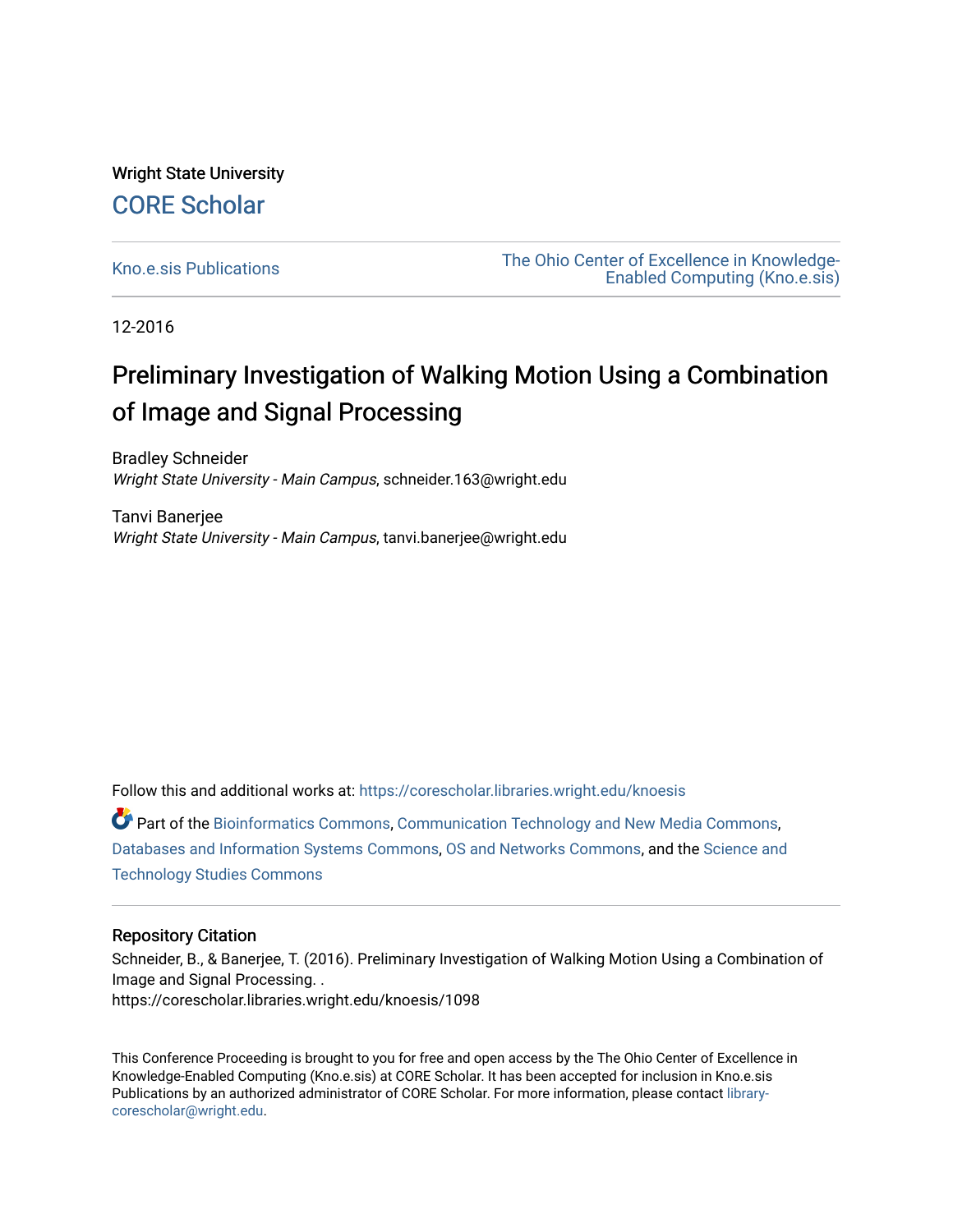# **Preliminary Investigation of Walking Motion Using a Combination of Image and Signal Processing**

Bradley Schneider, Tanvi Banerjee Wright State University Department of Computer Science and Engineering Fairborn, OH, USA {schneider.163, tanvi.banerjee}@wright.edu

*Abstract—* **We present the results of analyzing gait motion in first-person video taken from a commercially available wearable camera embedded in a pair of glasses. The video is analyzed with three different computer vision methods to extract motion vectors from different gait sequences from four individuals for comparison against a manually annotated ground truth dataset. Using a combination of signal processing and computer vision techniques, gait features are extracted to identify the walking pace of the individual wearing the camera as well as validated using the ground truth dataset. Our preliminary results indicate that the extraction of activity from the video in a controlled setting shows strong promise of being utilized in different activity monitoring applications such as in the eldercare environment, as well as for monitoring chronic healthcare conditions.** 

## *Keywords – video analysis, motion and tracking algorithms and applications, gait analysis, activity detection.*

#### I. INTRODUCTION

As technology has become more accessible, affordable, and capable, it has in many ways also become integrated into the environment around us and embedded in nearly every aspect of daily life. One such area in which technology has had an increasing presence is in assisted living and elderly care. Specifically, being able to ubiquitously monitor Activities of Daily Living (ADL) has great application in care for the elderly and disabled and has been researched in great length. Applications of activity detection can range in from providing automated assessments of rehabilitation progress to in-home monitoring of patients with diseases such as Alzheimer's. By detecting and tracking ADLs, subtle patterns of changes in activity may be examined, providing more individual information to healthcare providers to make well-informed decisions. Specifically, through the use of sensors such as cameras [9], [10] through continuous monitoring of individuals over time can help identify deteriorating health conditions in a timely manner which is crucial for successful interventions by clinicians [15].

A dominant challenge in this domain is in finding a method of monitoring which does not create too large of a burden on the patient being assessed while addressing the privacy concerns of the user. Activity detection through video analysis has been an active field of research due to the non-invasiveness of the approach. Methods based on other types of sensors typically require the subject to be instrumented with cumbersome gadgets such as accelerometers that may hinder the normal behavior pattern of users. In video-based techniques such as [9], [10], the camera is stationary, and usually the environment is instrumented instead of the subject, making for a more practical alternative. However, since the environment must be instrumented, these methods are constrained to operate within that closed space or the camera's field of view, and cannot be used elsewhere without the installations of additional cameras.

To remove this limitation on video-based approaches, we investigate a first-person video approach using a wearable camera. The video is recorded from the perspective of the monitored subject, meaning that no setup of the environment is necessary. Since the video sensor is embedded in a pair of glasses (that can be prescription), not only does it blend into the environment but also helps mitigate the need for instrumentation and calibration of the setup. Subjects are able to move and perform activities naturally, without interference from the sensor. In this study, we analyze the collected video with multiple motion extraction techniques to determine their effectiveness and the plausibility of detecting motion through the first-person video sensor.

For this initial investigation, the scope of activity detection has been limited to a single activity – walking, a typical ADL performed in the course of daily life. Specifically, we explore the feasibility of the wearable camera to distinguish between different gait speeds across four participants. Using computer vision techniques combined with signal processing methods, we extract features and compare it against curated ground truth data from the participants. Simply being able to detect gait information through first person video can allow for identification of movement patterns in elderly patients or gait analysis for patients undergoing rehabilitation. In the fitness domain, it may provide a simple means of tracking the number of steps taken by the subject. Outside of the healthcare realm, this technology could have applicability in military, emergency response, and law enforcement areas as well. The rest of the paper is organized as follows: Section II discusses the related work on activity recognition, Section III discusses the data collection process using the Pivothead wearable camera, Section IV discusses the computer vision techniques used to extract video frame motion, and Section V discusses the signal processing techniques used to draw conclusions about gait from those calculated motion vectors. Section VI describes the next steps in our research using the Pivothead.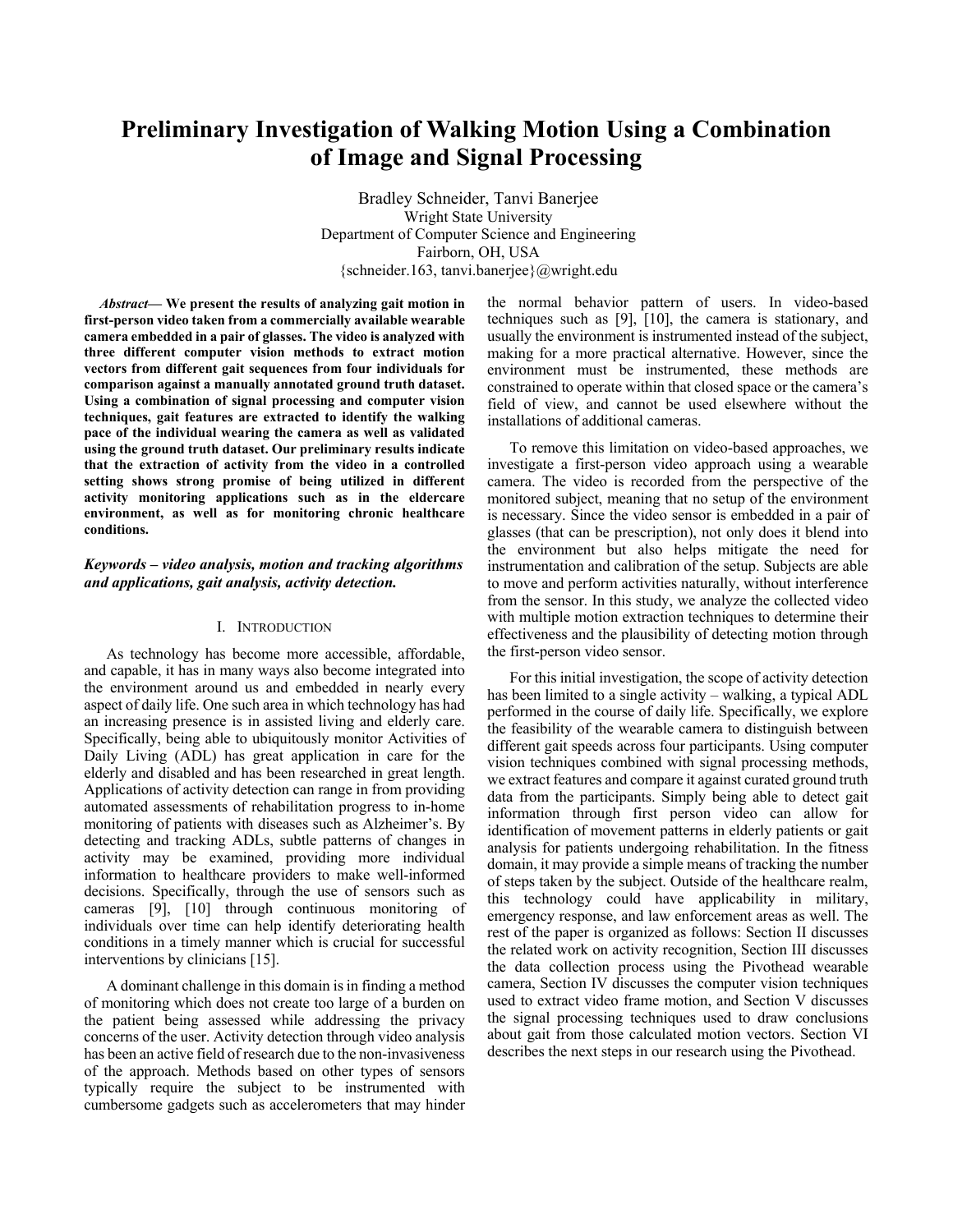#### II. RELATED WORK

Much work has been completed on detecting activities of daily living. Many of these existing works deal with interactions of individuals with objects and surfaces in the environment to detect when specific activities are being performed [9], such as hand washing or cooking. The techniques focus largely on the context of the action, rather than the specific way in which the action is occurring. Because of this, they are often limited to detect actions in a very specific environment. In addition to environmental limitations, many proposed activity detecting systems require a large amount of instrumentation of the subject, requiring the wearing of accelerometers, respiratory sensors, and even rucksacks [14].

Existing efforts have shown that it is possible to detect such activities through first-person video captured via wearable devices [1, 4]. At the core of these approaches is the detection of specific objects and the user's hands, and their spatial relationship. Object detection plays a critical role in these findings.

Other efforts have focused on analyzing motion in first person video to define activities. Detecting a variety of activities complicates the task. For example, short and longterm activity detection with a single method can be difficult, though hybrid methods have been shown to detect activities with a fair amount of accuracy [3].

Limiting the detected activity to walking (and variations of walking) has also been investigated. One approach has used a downward-facing camera, capturing the movement of the subject's legs, to estimate gait information [13]. This method has the great benefit of naturally filtering out any other motion in the scene since only the legs, feet, and ground are in the frame. However, this mounting position for the camera is still less convenient than a forward-facing camera. It is acknowledged that the same methods should be useful with a forward-facing camera [13].

# III. DATA COLLECTION

#### *A. Hardware - Pivothead*

Our attempt is to design a system with a realistic sensor that can feasibly be worn without any inconvenience to the user. For this reason, we use a video camera embedded within a regular pair of glasses to collect the first-person video segments. Multiple commercial solutions currently exist or are in development. We chose to use the Pivothead SMART Architect Edition glasses for our video capture [2]. They offer a convenient form factor and a pluggable platform to extend battery life and enable live-streaming of video over Wi-Fi.



Conveniences such as these contribute to the goal of noninvasive activity detection.

#### *B. Computer Vision Method*

Video clips were initially collected in a controlled environment in order to limit any motion within the video frame that was caused by an external source. The environment consisted of a treadmill in the center of a room, facing a pair of doors. By collecting the video indoors, movement from wind, trees, cars, or other objects was eliminated. Additionally, the setup of the treadmill directly in front of the doors eliminated any chance of motion from other people in the area.

Data were collected from four different subjects (2 male and two female participants of age 25 to 53) at two different speeds – 2.3 mph and 3.9 mph. Each subject wore the glasses, set the treadmill to a constant speed, and captured a video clip for approximately 10 seconds of walking. Subjects 1 and 2 are of similar height, and were 5-6 inches taller than subjects 3 and 4, who are also of similar height. This is important to note, since the taller subjects are expected to take less steps when walking at the same speed as the shorter subjects. Therefore, we expect that subjects 1 and 2 will have a lower frequency walking cycle than subjects 3 and 4 at the same walking speed.

In order to support potential applications in which livestreaming of the video is desirable, the video was streamed over Wi-Fi to a nearby device where it was recorded. Because the video was being streamed, it was collected at a resolution of 848 x 480 at 30 frames per second, rather than in full high definition.

#### *C. Analysis*

After collecting the video samples, they were manually annotated to generate a set of vectors indicating the exact true motion of the subject between each frame. For each frame of video that was analyzed, the location of a well-defined, clearly



Fig. 2. Overlaid Truth and Generated Motion Data and Correlation Fig. 1. Pivothead Glasses with Embedded Camera Measure of the Two Signals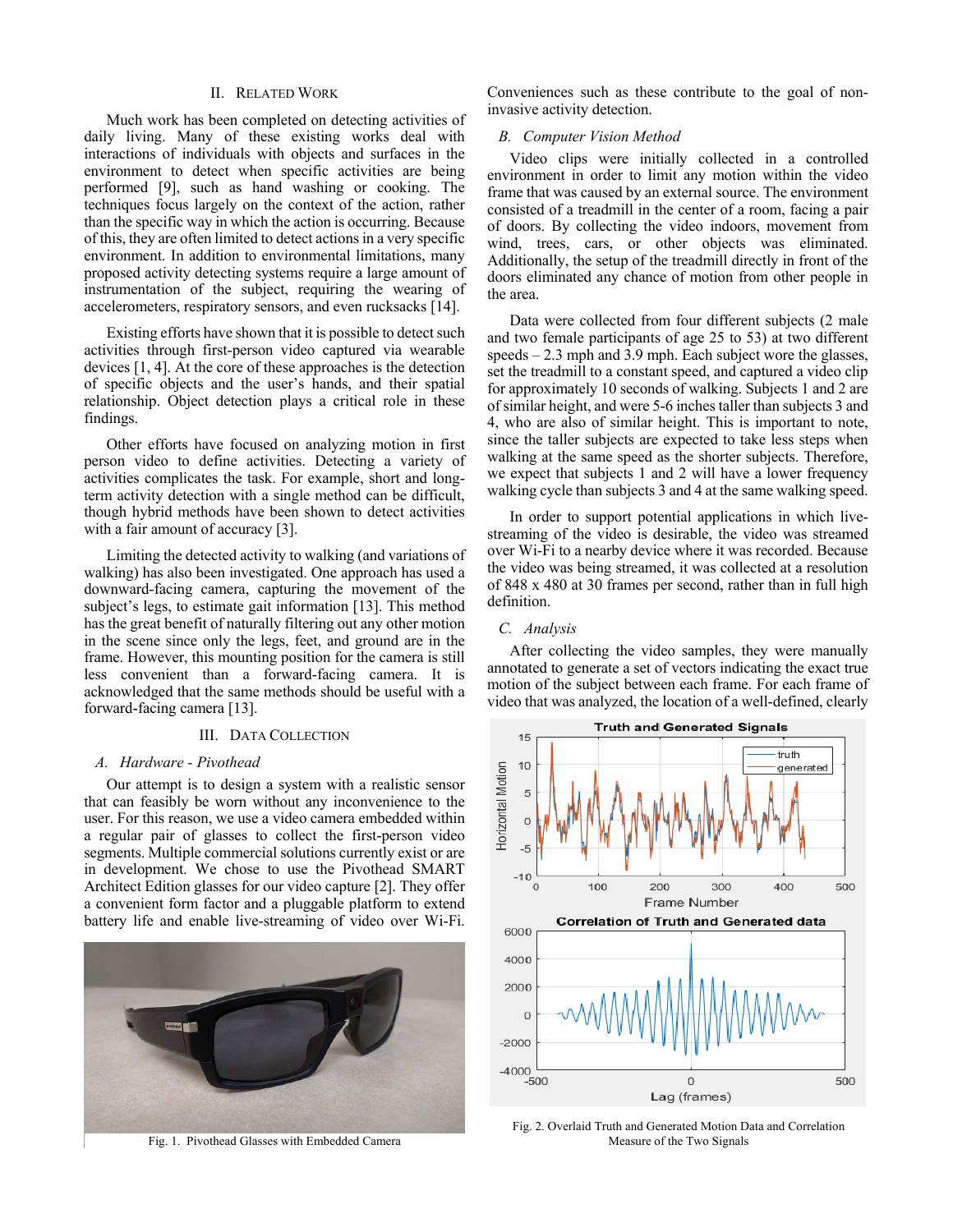visible feature was manually annotated. Similarly, the location of the same feature was recorded for the next frame. Then, the difference of the two locations was recorded as a twodimensional vector, indicating the amount of horizontal and vertical movement, in pixels that occurred between frames.

For a walking activity, we expect the motion of the wearable camera to be a periodic, cyclic wave. Looking to biological mechanism of the human gait motion, we confirm this expectation [12]. As the subject alternates between stepping with the left and right foot, the horizontal motion is expected to be back and forth. Similarly as either foot is picked up and moved forward for a step, the motion of the subject's head should be a cyclic up and down motion. The waves indicating horizontal and vertical movement are expected to be slightly out of phase with one another. This pattern is also confirmed by related work done using different types of sensors [17].

The manually collected truth data generally shows the pattern that was expected. Fig. 2 shows a graphical depiction of the horizontal and vertical movement over time for one set of collected truth data. While not exemplifying a perfect periodic wave, the data definitely depicts the back-and-forth swaying motion that provides the gait signature of an individual. The extra bounce in the vertical data is likely due to the camera being embedded in a pair of glasses. As each foot hits the ground during a step, there is vertical bounce allowed by the earpiece of the glasses. The shape of the earpiece is much less likely to allow such bounce in the horizontal direction, resulting in a smoother curve.

#### IV. MOTION EXTRACTION TECHNIQUES

The collected video sample was analyzed with multiple techniques in order to automatically extract the motion information. We form a comparison with the truth data and find which method is most effective at matching the data collected during manual analysis. Three general techniques were chosen for comparison due to their use in similar efforts: dense optical flow, sparse optical flow, and feature matching. Each method was implemented using the OpenCV C++ computer vision software library.

# *A. Dense Optical Flow*

Dense optical flow is an algorithm that takes two consecutive frames of video as input and provides as output a motion vector for each single pixel in the frame. Though computationally expensive, it can achieve high accuracy since every image pixel is considered. The algorithm is described by Gunnar Farneback and is based on calculating the displacement estimation for each pixel neighborhood, which has been approximated by a polynomial expansion [6]. This method performs best with a slowly varying displacement field i.e. small local movements in the scene.

Fig. 3 shows an example of a frame overlaid with the vectors calculated from the dense optical flow algorithm. The vectors indicate the direction of movement of each pixel, with their length magnified for illustration. The detection of movement is limited to the areas of the image which are not solid surfaces, demonstrating the limitation of the algorithm in the regions that are lacking in texture or variation.



Fig. 3. Dense Optical Flow for a video sequence where the participant was walking while wearing the PivotHead glasses, and overlooking a door frame. The flow vectors are shown in blue.

#### *B. Sparse Optical Flow*

Sparse optical flow is another algorithm which provides an estimation of motion between two frames of video. Instead of extracting a motion vector for each pixel in the frame, motion is estimated for a set of key features from the image. This requires a two-step process of (1) feature extraction and (2) optical flow calculation.

The feature extraction method that was used was the Scale-Invariant Feature Transform [7], which extracts scaleinvariant features from the video frame. This was chosen as a robust feature extractor despite the fact that the scale in the video is unchanging, since the subject and environment are both stationary.

The extracted features are passed into a sparse optical flow implementation derived from the work of Lucas and Kanade [5]. The Lucas-Kanade method requires the precondition that the time increment (and therefore, the movement) between frames is very small, and the image contains objects with smoothly changing intensity values. We can assume that these are met due to the frame rate of the video, and the tendency of natural scenes to have a smooth intensity gradient.

The sparse optical flow process is computationally much cheaper than dense optical flow, since calculations are only made on features that are significant to the image, greatly reducing the number of computations.

### *C. SURF Feature Matching*

Speeded Up Feature matching (SURF) is an alternative to optical flow algorithms. Rather than estimating a motion vector for a point in every image in the video frame, SURF attempts to extract features in one frame and then extract those same features in the next frame [8]. By calculating the difference in location within the two frames for those two features, an estimated motion vector can be derived.

#### *D. Evaluation of Motion Extraction Techniques*

In addition to a set of manually constructed truth vectors for frame motion, a set of vectors was automatically extracted using each of the three discussed algorithms. For each frame, each algorithm creates several vectors – one per feature, or in the case of dense optical flow, one per pixel. To reduce the numerous vectors per frame into a single result indicating the overall frame motion, four aggregation methods were investigated: minimum, median, mean, and maximum vectors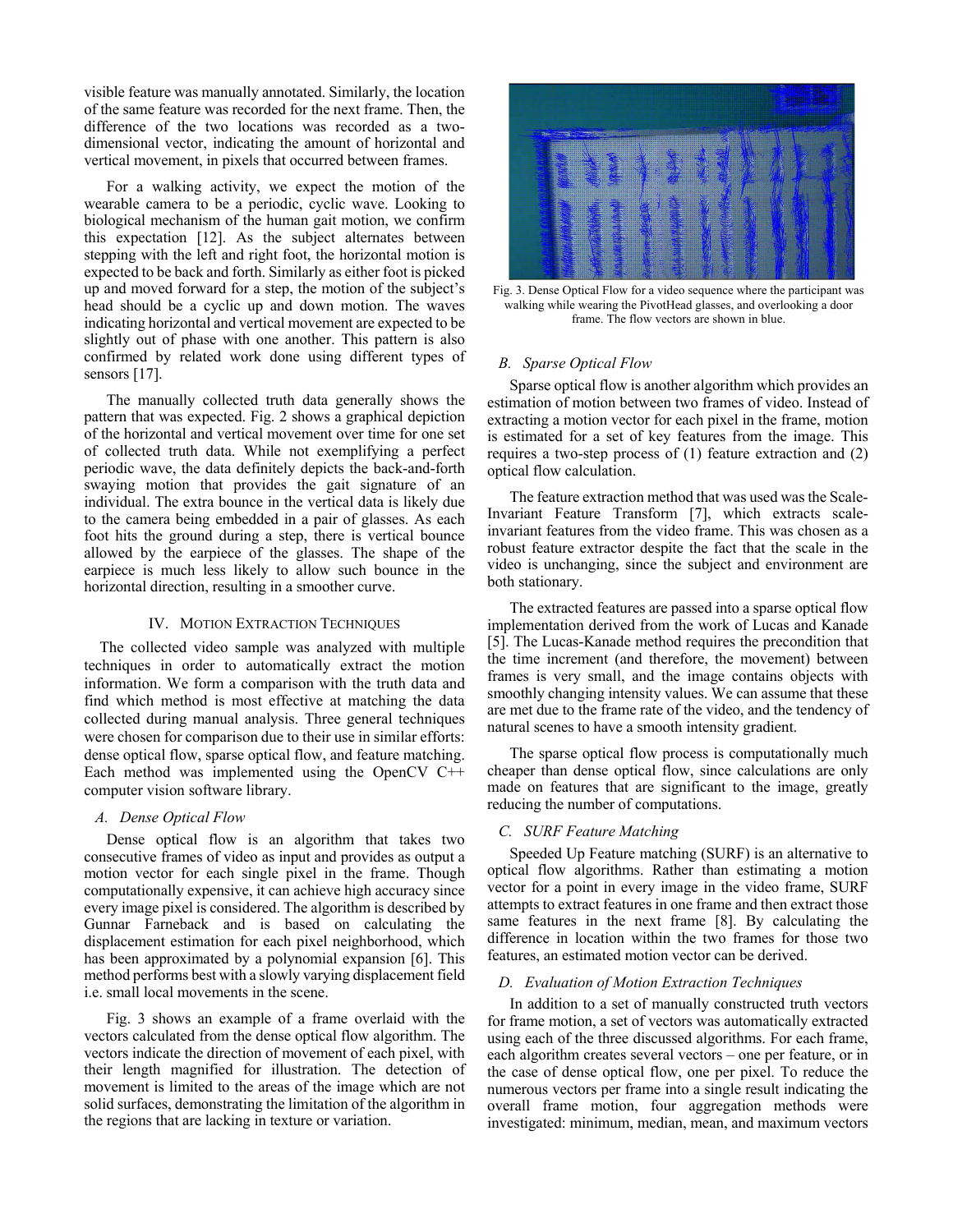by magnitude. We choose several methods to account for any tendencies in the algorithms to either under- or over-estimate the actual motion.

For each algorithm and each aggregation method, the sum of squared errors (SSE) was calculated against the truth data (see Table 1). The relative ordering of the SSE results indicates the best match of generated data with the truth data, starting with the lowest SSE.

 In each of the aggregation methods, dense optical flow provided sub-optimal results when compared with sparse optical flow. This is likely due to the nature of the field of view in the controlled environment. As noted earlier, dense optical flow fails to return an accurate flow vector for pixels that are in a smooth, non-textured region of the input image. In the case of our sample, the solid areas of the wall provide insufficient input to the algorithm. It is unable to distinguish movement in those regions of the image. By discarding such regions, the performance of dense optical flow would likely be improved [3].

Sparse Optical Flow was the best performing algorithm across each aggregation method. The best overall result came from sparse optical flow using the median vector to represent the motion of the frame. However, the mean aggregation method provided very similar results, is more efficient to compute, and provides a more representative solution since it indicates the expected value (using the maximum likelihood for a normal distribution) of the motion vectors; assuming few outliers. We choose the mean aggregation method for the remaining experiments for this reason.

Since the dense optical flow algorithm calculates a flow vector for each pixel in the image, and many pixels fall into the non-textured region, the result of the algorithm is to output many flow vectors that are either very small, or the zero vector. Although these vectors are not filtered out of the output, the minimum and even median aggregation methods are choosing these very small vectors that do not accurately represent the actual motion in the frame, explaining the very small amount of variance between the various methods for dense optical flow in Table 1. Assuming there are no errors or poorly chosen features during feature extraction, the sparse optical flow will provide much more meaningful output in this situation.

We also observe that SURF matching performs less accurately in all aggregation methods. A closer look at the SURF matching algorithm output reveals that, while some features were appropriately matched between two consecutive frames, many features in each frame are improperly matched, possibly due to lack of texture in the controlled study design (a sample image of the environment is shown in Fig. 3).

 This results in a number of output vectors that are typically much larger than the true values. For example, a feature in the upper left corner of one frame that is matched with a feature in the lower right of the next frame will give a very large flow vector for that point. The existence of these large vectors is clear in the large amount of error for the max aggregation method. Using these large vectors to represent the movement of the frame is inaccurate.

| Table 1. Computed SSE Values by Algorithm and Aggregation Method, |  |  |  |
|-------------------------------------------------------------------|--|--|--|
| Vectors, Normalized by Total Frame Count                          |  |  |  |

|        | Dense<br>Optical<br>Flow | Sparse<br><b>Optical Flow</b> | <b>SURF Matching</b> |
|--------|--------------------------|-------------------------------|----------------------|
| mın    | 53.846                   | 45.212                        | 51.334               |
| median | 53.689                   | 6.421                         | 1023.548             |
| mean   | 47.253                   | 7.080                         | 178.964              |
| max    | 4097.331                 | 877.551                       | 489795.918           |

Sparse optical flow gives a fairly consistent result across most aggregation methods. Due to the selection of a limited number of representative input features, the variance in size and angle of the output flow vectors is very small. For this reason, the choice of aggregation method has lesser impact on the amount of error in the result, since feature selection has eliminated many of the vectors that may become outliers in the final result.

#### V. GAIT MOTION EXTRACTION

After extracting the motion vectors from a video, they must be analyzed to detect characteristics of the subject's gait. We turn to signal processing algorithms for this purpose. The predominant factor in determining gait is head motion, since the camera is worn on the head. The application of signal processing measures and algorithms has been shown to be effective in previous work to describe head motion during locomotion [12].

 We begin our gait analysis by performing power spectrum analysis on the collected data with the goal of extracting the rate of walking from the video. We first calculate a periodogram from the collected motion vectors. The periodogram aids in identifying the frequency found in the generated motion vectors [16]. Since the gait is constant through our sample video clips, a single constant walking frequency should exist. The peak of the periodogram provides this frequency or the number of cycles in the motion vectors per second, which equates to the number of walking cycles (two steps per cycle, one with each foot) occurring per second.

In order to verify the result, we calculate the periodogram on both the manually collected truth data as well as the motion data generated by finding the mean motion vector from the optical flow algorithm on each frame. A visual inspection of the periodograms shows agreement in each of the 8 collected video clips. The periodograms for each of the four subjects at the two speeds are presented in Fig. 4.

At 2.3 miles per hour, subjects A and B had an identified walking pace of .793 Hz, or one step every 0.63 seconds. At 3.9 mph, the identified rate for both increased to 1.02 Hz, or one step every 0.49 seconds.

Similarly, at 2.3 miles per hour, subject D also had a calculated gait pace of .793 Hz, while subject C had a pace of .963 Hz, or one step every 0.52 seconds. It is expected that subjects C and D may have a quicker walking pace at the same speeds, since they were shorter than subjects A and B and have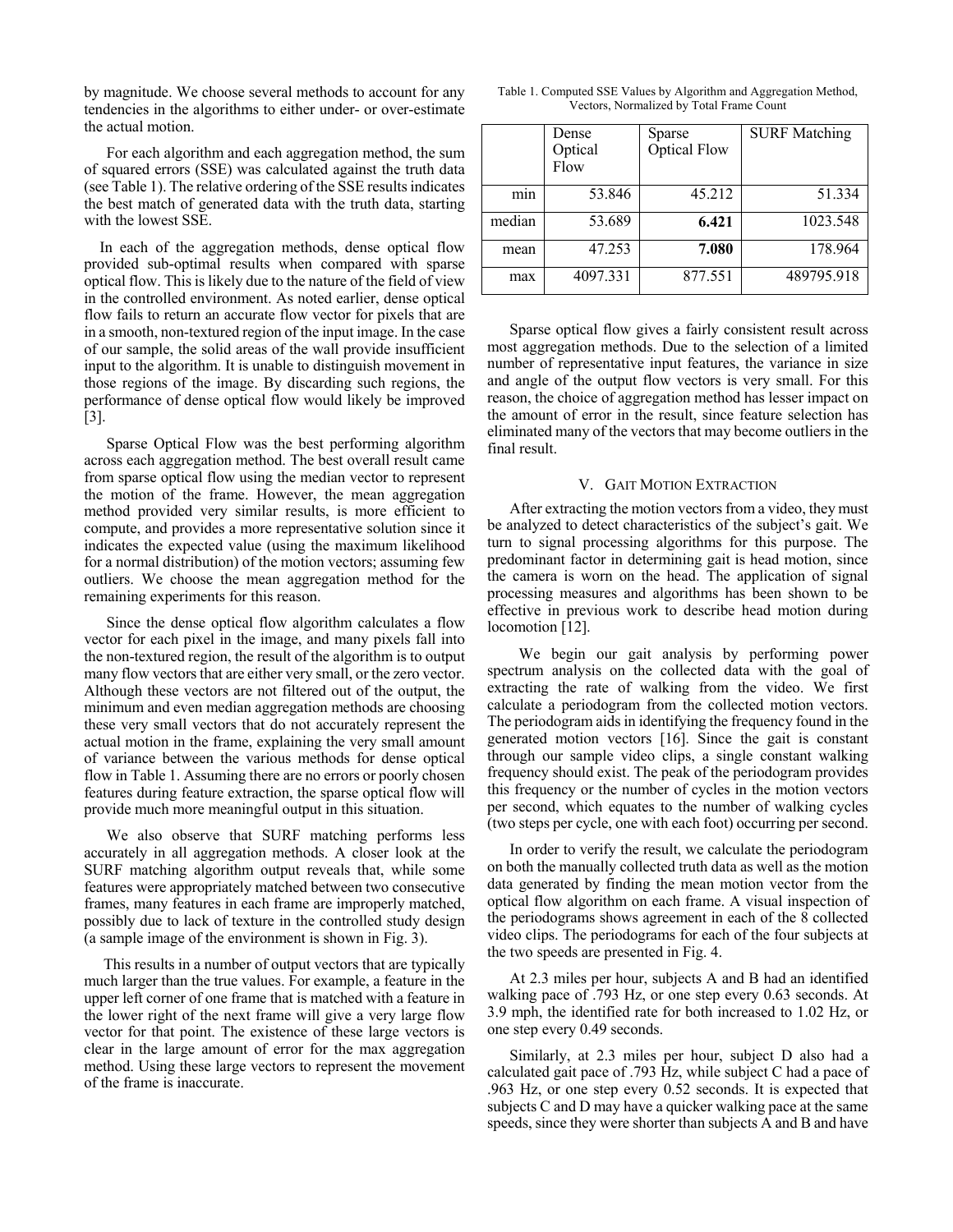

Fig. 4. Periodogram with Generated and Truth Data at 2.3 mph and 3.9 mph for Each Subject, and Corresponding Coherence Function for Generated and Truth Data

smaller stride lengths. This held true at the higher speed, as the step cycle for subjects C and D at 3.9 miles per hour was calculated to be 1.133 Hz, or a step every 0.44 seconds.

To once again formally test the similarity between the manually collected waveform and the automatically generated waveform, as well as compare how well the extracted frequencies in the two match, we performed a magnitude squared coherence measure. The magnitude squared coherence measure indicates similarity between two waveforms as a function of frequency. At frequencies where the waveforms are most similar, we expect the coherence measure to be approaching 1, and be nearer to 0 at frequencies for which the content of the waveforms are dissimilar. That is, if the periodogram calculations have identified similar frequencies in both the truth data and the generated data, we expect to find a high coherence at that frequency, indicative of a good match.

The calculated mean squared coherence results can be found in Fig. 4 (rows 2 and 4 for the eight gait samples). For each of the gait samples, the coherence function illustrates agreement in the truth data and the data generated from the sparse optical flow calculations with a very high accuracy. In each case, the algorithms correctly showed the exact walking pace of each subject that was highlighted in the truth data. This shows a great amount of promise in applying signal processing techniques to data extracted from first person video to analyze gait.

Based on the manual matching of the detected walking cycle frequency data with the true walking cycle frequency from manual annotations, as well as verification of the data against truth data with the coherence function, we have shown that it is possible to reliably extract gait information from a single first person camera sensor in a controlled environment.

#### VI. CONCLUSION & FUTURE WORK

In this paper, we have proposed a method of detecting and extracting information about gait by collecting data from a single camera sensor embedded in a pair of glasses. We manage to detect gait and extract gait speed in a controlled environment across four different subjects and two different speeds. For our next steps, we plan to expand our gait detection to experiments which include varying speeds in a single video. We also plan to collect data in indoor as well as outdoor settings with a larger number of participants to test the algorithm performance under different illumination conditions, as well as corroborate the results with other wearable fitness trackers that measure similar gait measures. Our preliminary findings show strong promise for using the Pivothead camera for providing gait information in domains of healthcare, rehabilitation, and elder care applications among others.

#### **REFERENCES**

- [1] H. Pirsiavash and D. Ramanan, "Detecting activities of daily living in first-person camera views," Computer Vision and Pattern Recognition (CVPR), 2012 IEEE Conference on, Providence, RI, 2012, pp. 2847- 2854.
- [2] Pivothead. [Online]. Available: www.pivothead.com. Accessed on August 18, 2016.
- [3] S. Singh, C. Arora and C. V. Jawahar, "Generic action recognition from egocentric videos," 2015 Fifth National Conference on